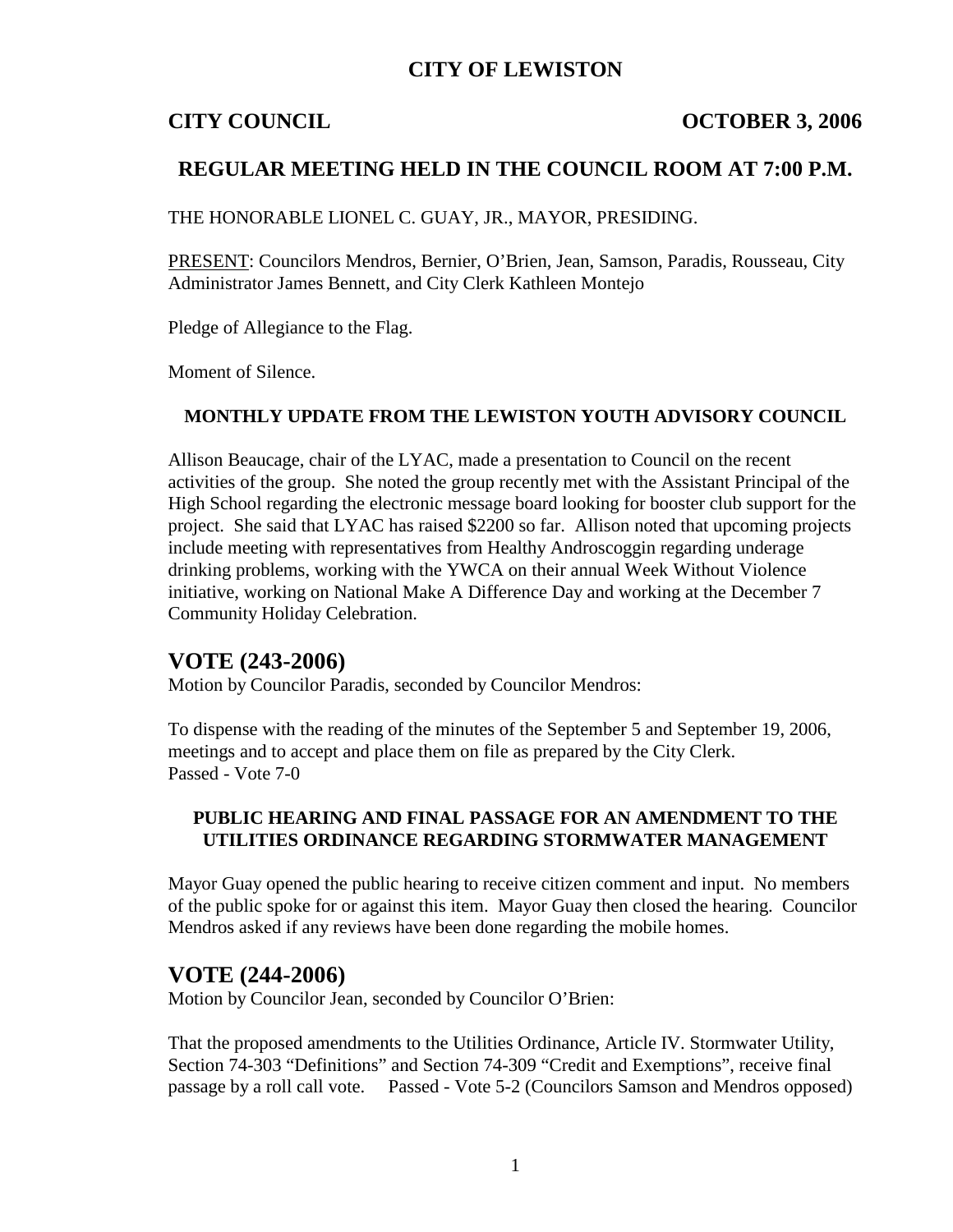#### **PUBLIC HEARING FOR AUTHORIZATION TO ISSUE \$735,000 IN QUALIFIED ZONE ACADEMY BONDS FOR SCHOOL CAPITAL IMPROVEMENT PROJECTS**

Mayor Guay opened the public hearing to receive citizen comment and input. No members of the public spoke for or against this item. Mayor Guay then closed the hearing.

# **VOTE (245-2006)**

Motion by Councilor O'Brien, second by Councilor Mendros:

To approve the Order to finance school capital improvement projects through a Qualified Zone Academy Bond Issue in the amount of \$735,000:

ORDERED, That \$735,000 be appropriated to finance capital improvements at Montello School;

FURTHER ORDERED, That to meet this appropriation, \$735,000 shall be raised through the issuance of Qualified Zone Academy School Bonds;

FURTHER ORDERED, That the City Council instruct the Finance Director to negotiate the sale of the Bonds with Gorham Savings Bank, or any other qualified purchaser; to award the loan; and to employ Edwards Angell Palmer & Dodge LLP to furnish the legal opinion for the same;

FURTHER ORDERED, That the Bonds shall be signed by the City Treasurer and Mayor;

FURTHER ORDERED, That the date, maturities, denominations, interest rate or rates, place or places of payment, form or other details of the Bonds and of the provisions for the sale thereof shall be determined by the Finance Director.

Passed - Vote 7-0

#### **PUBLIC HEARING ON A BOND ISSUE ORDER FOR THE MCMAHON ELEMENTARY SCHOOL RENOVATIONS PROJECT**

Mayor Guay opened the public hearing to receive citizen comment and input. No members of the public spoke for or against this item. Mayor Guay then closed the hearing.

# **VOTE (246-2006)**

Motion by Councilor O'Brien, seconded by Councilor Mendros:

To approve the attached Order to finance the school capital improvement projects at McMahon Elementary School through the State's Revolving Renovation Fund Program in the amount of \$531,000:

ORDERED, That \$531,000 be appropriated to finance the local share of the \$1,000,000 McMahon School Phase 1 Addition and Renovation Project;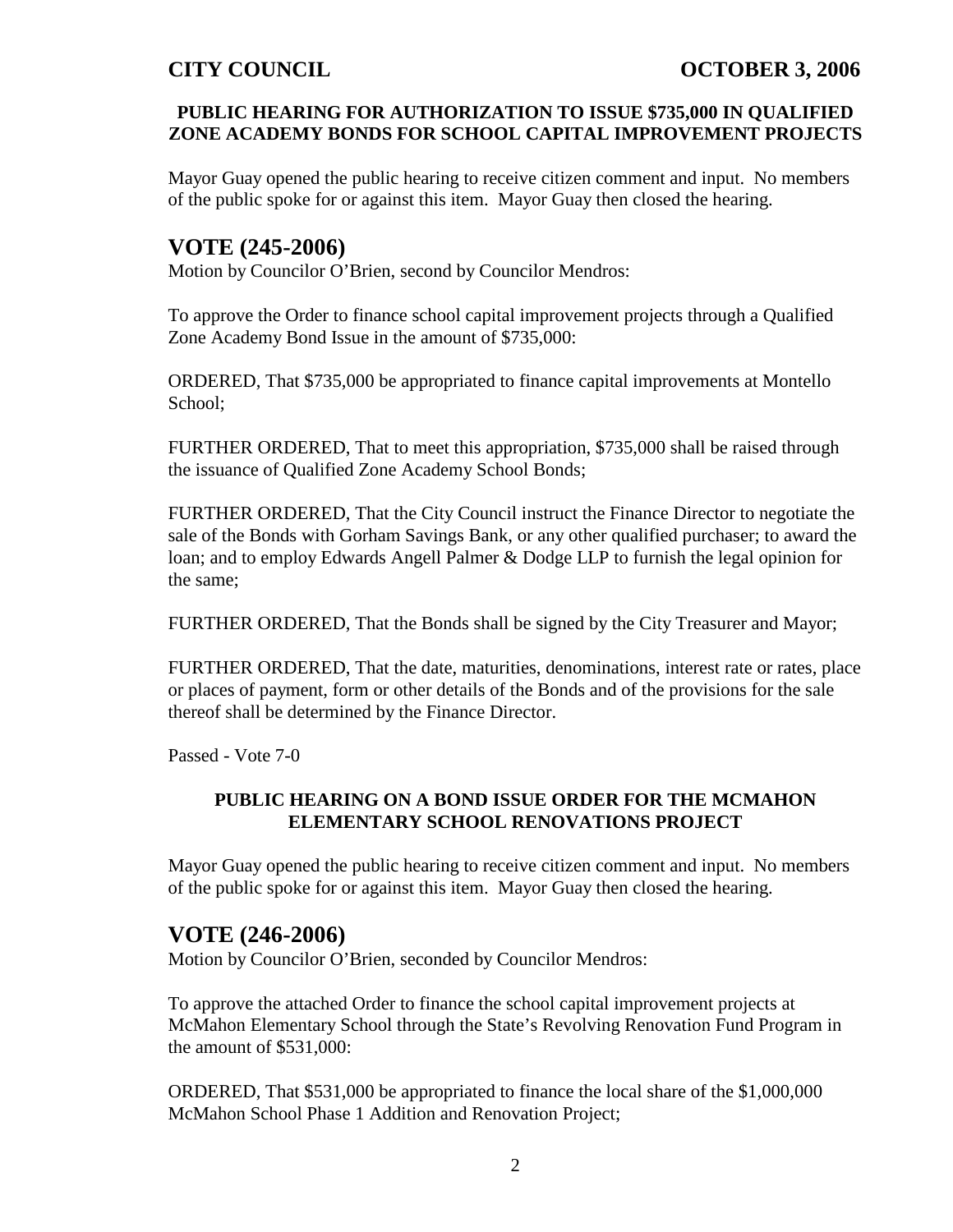FURTHER ORDERED, That to meet this appropriation, \$531,000 shall be raised by a bond issue through the Maine Municipal Bond Bank and the Revolving Renovations Fund Program;

FURTHER ORDERED, That the Maine Municipal Bond Bank application shall be signed by the Finance Director.

Passed - Vote 7-0

#### **SPECIAL AMUSEMENT PERMIT FOR DANCING & ENTERTAINMENT FOR FAST BREAKS, 1465 LISBON STREET**

Mayor Guay opened the public hearing to receive citizen comment and input. No members of the public spoke for or against this item. Mayor Guay then closed the hearing.

## **VOTE (247-2006)**

Motion by Councilor Samson, seconded by Councilor Jean:

To grant a Special Amusement Permit for Dancing & Entertainment to Fast Breaks, 1465 Lisbon Street. Passed - Vote 7-0

#### **AMENDMENTS TO THE GENERAL ASSISTANCE POLICY**

### **VOTE (248-2006)**

Motion by Councilor Jean, seconded by Councilor Samson:

That the maximum amounts allowed for general assistance for cremation services, for persons eligible to receive public assistance, be amended from \$225 to \$250. Passed - Vote 7-0

#### **REQUEST FROM THE FRANCO-AMERICAN HERITAGE CENTER FOR THE INSTALLATION OF THREE HANDICAPPED PARKING SPACES**

Mayor Guay recused himself from this item due to a conflict of interest; he noted that he serves on the Board of Directors for the FAHC. Rita Dube, executive director of the FAHC stated that she has submitted this request for funding for the past several years and feels there is a great need for these parking spaces to accommodate handicapped and elderly patrons of the FAHC. She noted that the Center is having problems with a leaky roof and all of their fund-raising efforts have been dedicated to fixing this problem. She also mentioned that the FAHC has not received any funding from the City to date, noting several state grants and private donations the organization has received. Councilor Paradis inquired if the Center could collect funds to cover the installation costs, noting the City could be setting a precedence by paying for this for a non-profit organization and it could open the door for other requests. Councilor Rousseau suggested using CDBG funds, noting this non-profit does bring money into the community.